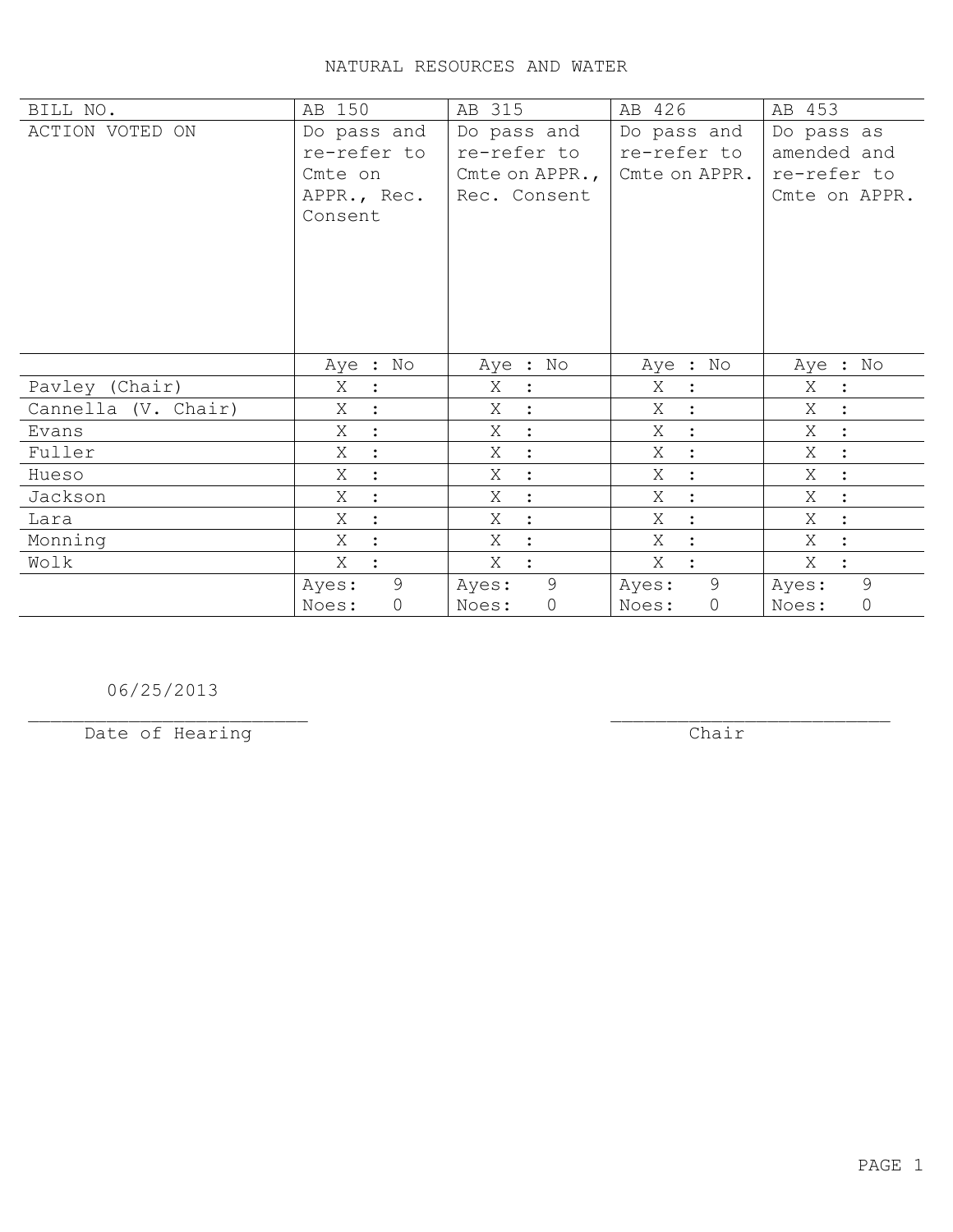| BILL NO.            | AB 497                  | AB 594               | AB 691              | AB 716                |
|---------------------|-------------------------|----------------------|---------------------|-----------------------|
| ACTION VOTED ON     | Do pass as              | Do pass as           | Do pass as          | Do pass and           |
|                     | amended and             | amended and          | amended and         | re-refer to           |
|                     | re-refer to             | re-refer to          | re-refer to         | Cmte on APPR.         |
|                     | Cmte on                 | Cmte on APPR., $ $   | Cmte on APPR.       |                       |
|                     | APPR., Rec.             | Rec. Consent         |                     |                       |
|                     | Consent                 |                      |                     |                       |
|                     |                         |                      |                     |                       |
|                     |                         |                      |                     |                       |
|                     |                         |                      |                     |                       |
|                     |                         |                      |                     |                       |
|                     |                         |                      |                     |                       |
|                     | Aye : No                | Aye : No             | Aye : No            | Aye : No              |
| Pavley (Chair)      | Χ<br>$\ddot{\cdot}$     | Χ<br>$\ddot{\cdot}$  | X                   | Χ                     |
| Cannella (V. Chair) | Χ                       | Χ<br>$\ddot{\cdot}$  | Χ                   | X                     |
| Evans               | Χ<br>$\ddot{\cdot}$     | Χ<br>$\ddot{\cdot}$  | Χ<br>$\ddot{\cdot}$ | Χ<br>$\ddot{\cdot}$   |
| Fuller              | Χ                       | X<br>$\ddot{\cdot}$  | X                   | X<br>$\ddot{\cdot}$   |
| Hueso               | Χ<br>$\ddot{\cdot}$     | Χ<br>$\ddot{\cdot}$  | Χ<br>$\ddot{\cdot}$ | Χ<br>$\ddot{\cdot}$   |
| Jackson             | Χ                       | X<br>$\ddot{\cdot}$  | Χ<br>$\ddot{\cdot}$ | Χ<br>$\ddot{\cdot}$   |
| Lara                | X                       | Χ<br>$\ddot{\cdot}$  | X<br>$\cdot$        | Χ<br>$\ddot{\cdot}$   |
| Monning             | Χ                       | Χ                    | Χ                   | Χ<br>$\ddot{\cdot}$   |
| Wolk                | X                       | Χ<br>$\ddot{\cdot}$  | Χ                   | Χ<br>$\ddot{\cdot}$   |
|                     | 9<br>Ayes:              | 9<br>Ayes:           | 7<br>Ayes:          | 7<br>Ayes:            |
|                     | $\overline{0}$<br>Noes: | $\mathbf 0$<br>Noes: | 2<br>Noes:          | $\mathbf{2}$<br>Noes: |

06/25/2013

Date of Hearing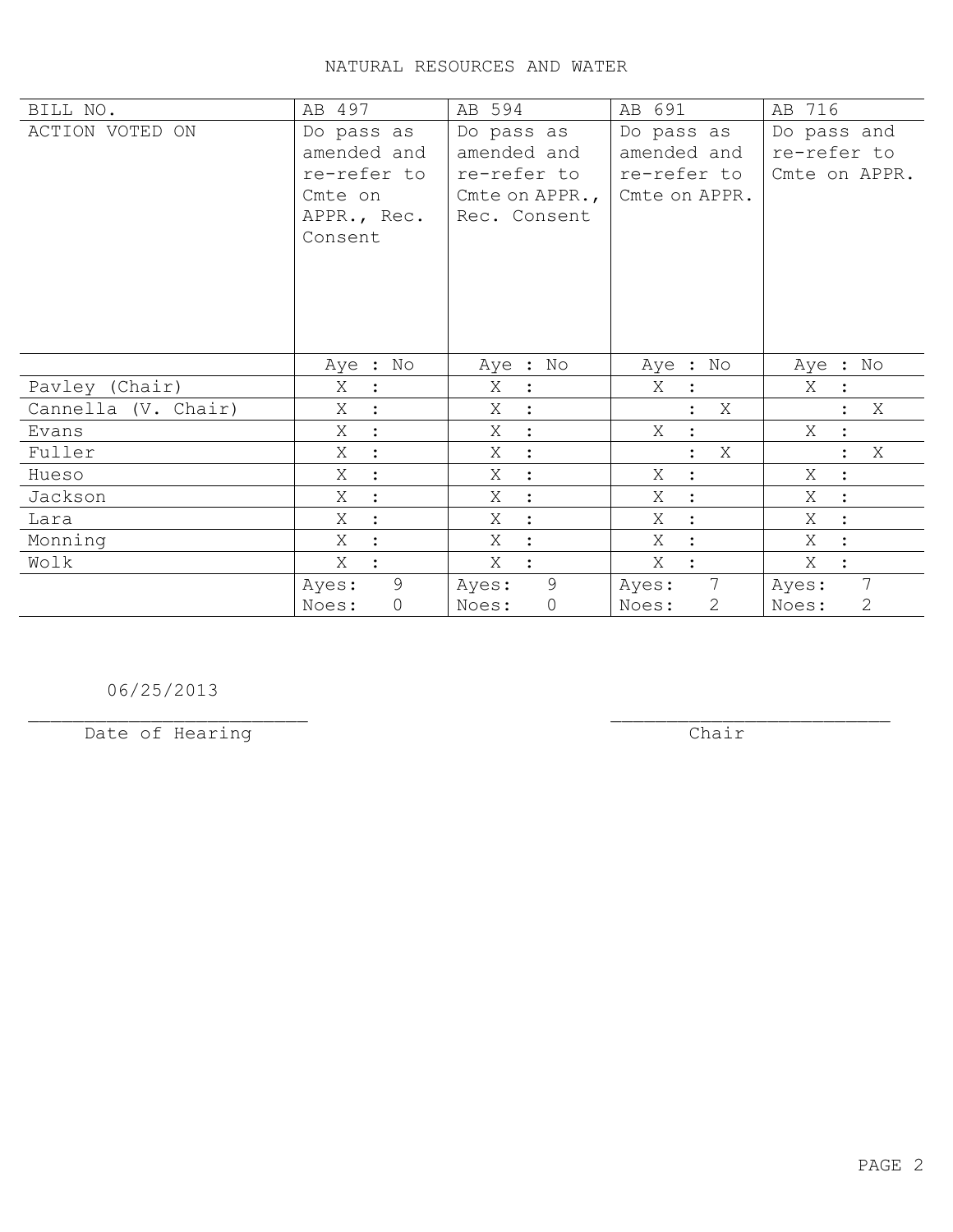| BILL NO.            | AB 757              | AB 763              | AB 865              | AB 881              |
|---------------------|---------------------|---------------------|---------------------|---------------------|
| ACTION VOTED ON     | Do pass as          | Do pass as          | Do pass and         | Do pass and         |
|                     | amended and         | amended and         | re-refer to         | re-refer to         |
|                     | re-refer to         | re-refer to         | Cmte on APPR.       | Cmte on $E.Q.$      |
|                     | Cmte on APPR.       | Cmte on APPR.       |                     |                     |
|                     |                     |                     |                     |                     |
|                     |                     |                     |                     |                     |
|                     |                     |                     |                     |                     |
|                     |                     |                     |                     |                     |
|                     |                     |                     |                     |                     |
|                     |                     |                     |                     |                     |
|                     |                     |                     |                     |                     |
|                     | Aye : No            | Aye : No            | No<br>Aye :         | Aye : No            |
| Pavley (Chair)      | X<br>$\ddot{\cdot}$ | Χ<br>$\ddot{\cdot}$ | Χ<br>$\ddot{\cdot}$ | Χ                   |
| Cannella (V. Chair) | Χ<br>$\ddot{\cdot}$ | X<br>$\ddot{\cdot}$ | Χ                   | Χ                   |
|                     |                     |                     |                     |                     |
| Evans               | Χ<br>$\ddot{\cdot}$ | Χ<br>$\ddot{\cdot}$ | Χ<br>$\ddot{\cdot}$ | Χ<br>$\ddot{\cdot}$ |
| Fuller              | X<br>$\ddot{\cdot}$ | Χ<br>$\ddot{\cdot}$ | Χ<br>$\ddot{\cdot}$ | Χ<br>$\ddot{\cdot}$ |
| Hueso               |                     | Χ<br>$\cdot$        | Χ<br>$\bullet$      | Χ<br>$\ddot{\cdot}$ |
| Jackson             | X<br>$\ddot{\cdot}$ | Χ<br>$\ddot{\cdot}$ | X                   | Χ                   |
| Lara                | X                   | Χ<br>$\ddot{\cdot}$ | X                   | X                   |
| Monning             | Χ                   | Χ<br>$\ddot{\cdot}$ | Χ                   | Χ<br>$\ddot{\cdot}$ |
| Wolk                | X                   | Χ<br>$\ddot{\cdot}$ | X<br>$\cdot$        | Χ<br>$\ddot{\cdot}$ |
|                     | 8<br>Ayes:          | 9<br>Ayes:          | 7<br>Ayes:          | 7<br>Ayes:          |

06/25/2013

Date of Hearing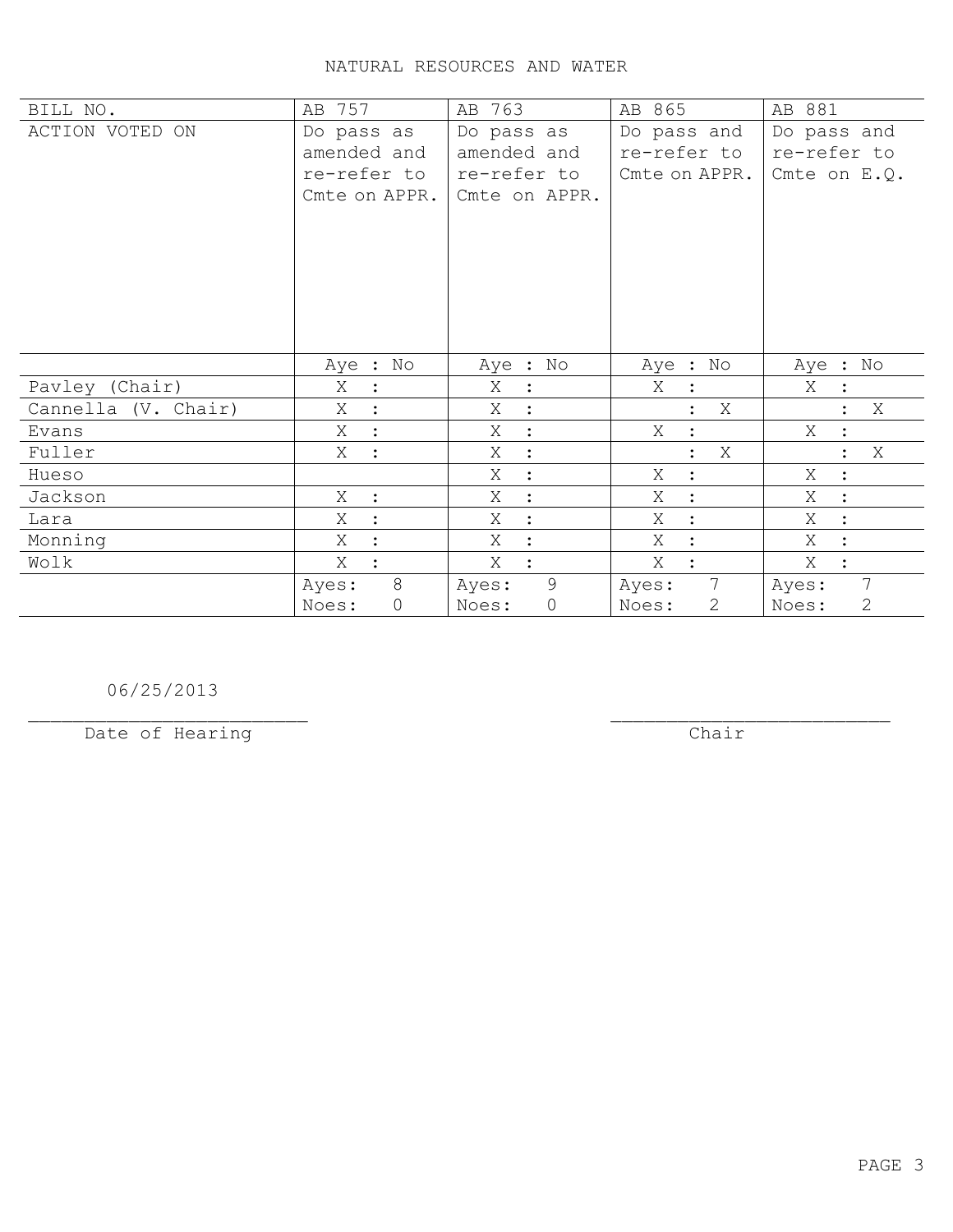| BILL NO.            | AB 904                          | AB 976                    | AB 1060                 | AB 1213                   |
|---------------------|---------------------------------|---------------------------|-------------------------|---------------------------|
| ACTION VOTED ON     | Do pass as                      | Do pass and               | Do pass and             | Do pass and               |
|                     | amended and                     | re-refer to               | re-refer to             | re-refer to               |
|                     | re-refer to                     | Cmte on JUD.              | Cmte on $E. Q.$         | Cmte on APPR.             |
|                     | Cmte on APPR.                   |                           |                         |                           |
|                     |                                 |                           |                         |                           |
|                     |                                 |                           |                         |                           |
|                     |                                 |                           |                         |                           |
|                     |                                 |                           |                         |                           |
|                     |                                 |                           |                         |                           |
|                     |                                 |                           |                         |                           |
|                     |                                 |                           |                         |                           |
|                     | Aye : No                        | Aye : No                  | Aye : No                | Aye : No                  |
| Pavley (Chair)      | Χ<br>$\ddot{\cdot}$             | X<br>$\ddot{\cdot}$       | Χ<br>$\ddot{\cdot}$     | X                         |
| Cannella (V. Chair) | X<br>$\ddot{\cdot}$             | X                         | X<br>$\ddot{\cdot}$     | X                         |
| Evans               | X<br>$\ddot{\cdot}$             | X<br>$\ddot{\cdot}$       | X<br>$\ddot{\cdot}$     | Χ<br>$\ddot{\cdot}$       |
| Fuller              | X<br>$\ddot{\cdot}$             | X<br>$\ddot{\phantom{a}}$ | X<br>$\ddot{\cdot}$     | X<br>$\ddot{\phantom{a}}$ |
| Hueso               | Χ<br>$\ddot{\cdot}$             |                           |                         | Χ<br>$\ddot{\cdot}$       |
| Jackson             |                                 | X<br>$\mathbb{R}^2$       | Χ<br>$\ddot{\cdot}$     | Χ<br>$\ddot{\cdot}$       |
| Lara                | $X_{-}$<br>$\ddot{\phantom{1}}$ | X<br>$\ddot{\cdot}$       | Χ<br>$\ddot{\cdot}$     | Χ<br>$\ddot{\cdot}$       |
| Monning             |                                 | X<br>$\ddot{\phantom{a}}$ |                         | Χ<br>$\ddot{\cdot}$       |
| Wolk                | $X$ :                           | X<br>$\ddot{\cdot}$       | X :                     |                           |
|                     | $7\phantom{.0}$<br>Ayes:        | 6<br>Ayes:                | 7<br>Ayes:              | 6<br>Ayes:                |
|                     | Noes:<br>$\mathsf{O}$           | 2<br>Noes:                | $\overline{0}$<br>Noes: | 2<br>Noes:                |

06/25/2013

Date of Hearing